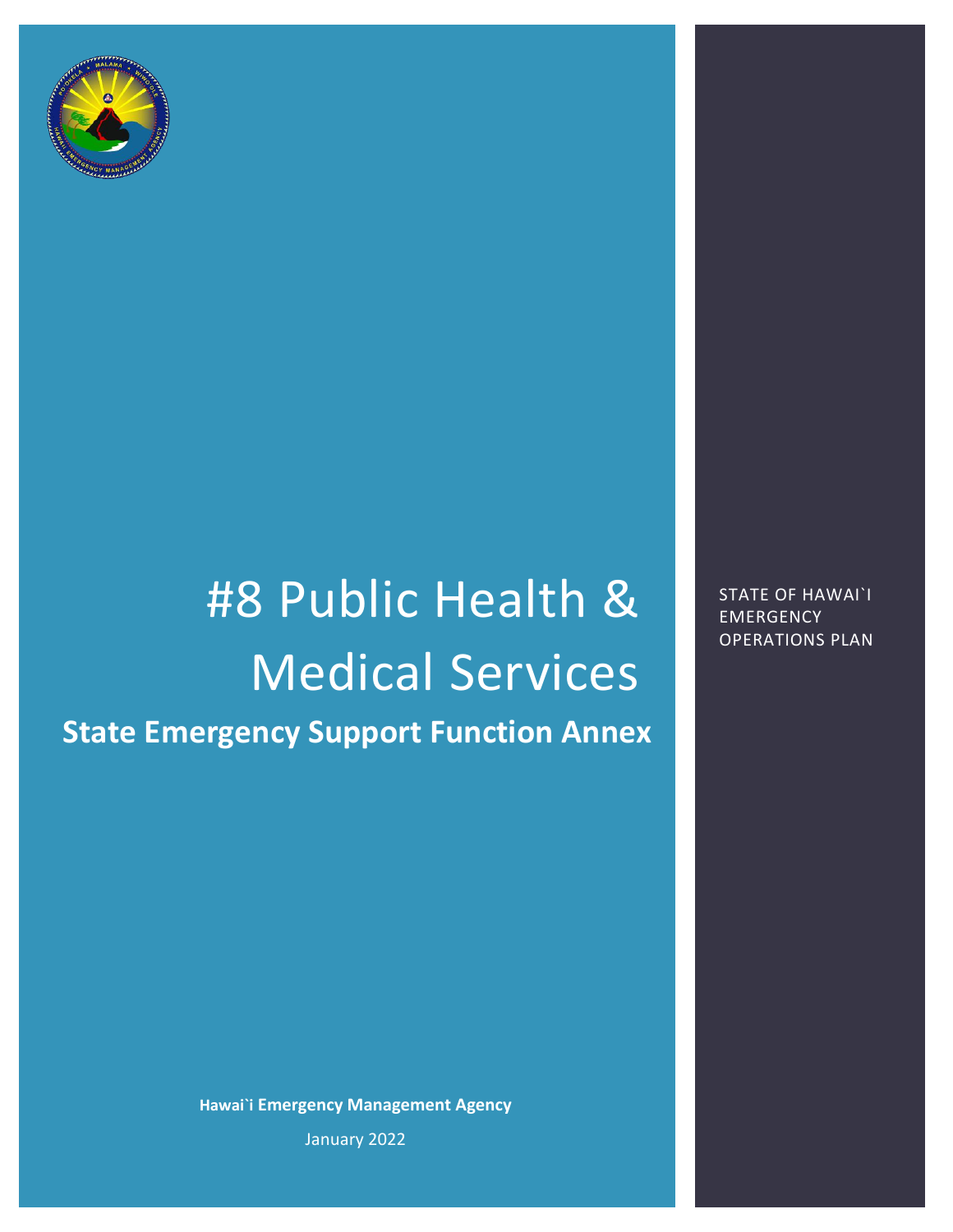## <span id="page-1-0"></span>SESF #8 TASKED AGENCIES

#### **State Emergency Support Function (SESF) Primary Agency:**

Hawai`i Department of Health (HDOH)

#### **State Support Agency:**

Department of Human Services (DHS)

#### **State Non‐Profit and Private Sector Support Agencies:**

American Red Cross

Hawai`i Funeral & Cemetery Association (HFCA)

Hawai`i Healthcare Emergency Management (HHEM)

#### **Federal ESF Coordinating Agency:**

U.S. Department of Health and Human Services (DHHS) – Office of the Assistant Secretary for Preparedness and Response (ASPR)

#### **Federal ESF Primary Agency:**

U.S. Department of Health and Human Services (DHHS) – U.S. Centers for Disease Control and Prevention (CDC)

#### **County ESF Primary Agency:**

(Note: Not every county uses an ESF structure to organize their Emergency Operations Centers. For counties that do not use the ESF *structure, the agency listed serves in a role that is equivalent to an ESF Primary Agency.)*

Hawai`i County: Hawai`i District Health Office

Maui County: Maui District Health Office

City and County of Honolulu: Department of the Medical Examiner

Kauai County: Kauai District Health Office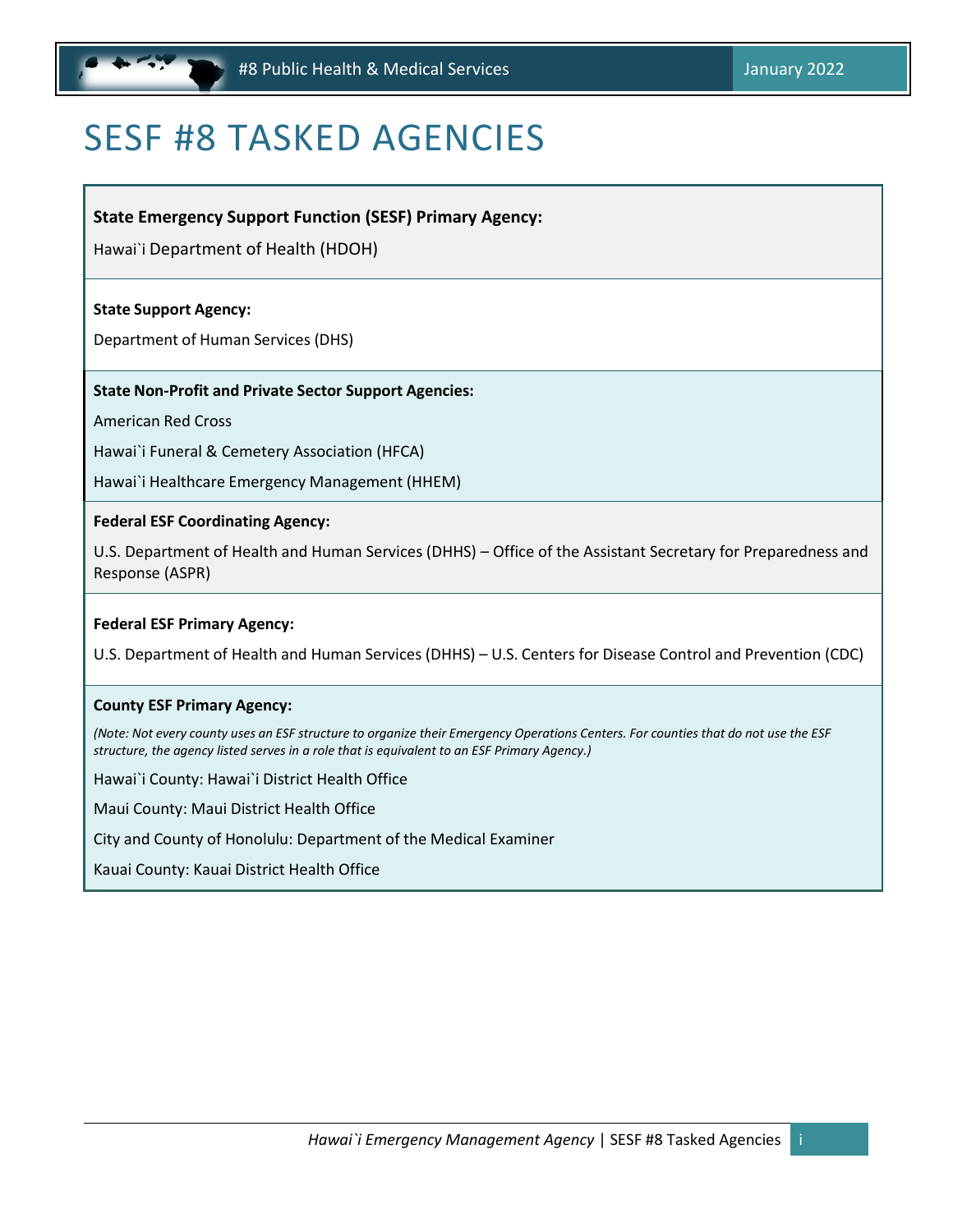## <span id="page-2-0"></span>RECORD OF CHANGES

The SESF #8 Public Health & Medical Services is responsible for the *#8 Public Health & Medical Services State Emergency Support Function Annex* and is authorized to make changes in coordination with the HI-EMA Operations Branch. All updates to the *#8 Public Health & Medical Services State Emergency Support Function Annex* will be tracked and recorded in the following table to ensure the most recent version is disseminated and implemented. This annex will be reviewed on a biennial basis and after every incident where SESF #8 was activated.

| Change<br><b>Number</b> | <b>Date of Change</b> | <b>Section Changed</b> | <b>Summary of Change</b>                             |
|-------------------------|-----------------------|------------------------|------------------------------------------------------|
| $\mathbf{1}$            | 1/2022                | Record of Changes      | Record of Changes verbiage and signatory block added |
| $\overline{2}$          |                       |                        |                                                      |
| $\overline{3}$          |                       |                        |                                                      |
| 4                       |                       |                        |                                                      |
| 5                       |                       |                        |                                                      |
| 6                       |                       |                        |                                                      |
| $\overline{7}$          |                       |                        |                                                      |

**Luke Meyers David Lopez Judy Kern**

 $\boldsymbol{\mathcal{Z}}$ 

**HI-EMA Administrator HI-EMA Executive Officer SESF #8 Public Health &** 

**Date** Jan 27, 2022 **Date** Jan 26, 2022 **Date** 

**Medical Services EMO**

 $\frac{\partial u}{\partial x}$ <br>[David Lopez](https://stateofhawaii.na1.adobesign.com/verifier?tx=CBJCHBCAABAA9kN3e6jybR2RWH28_Tx2s67PauAbvctr)<br>Date Jan 26, 2022 Date Jan 24, 2022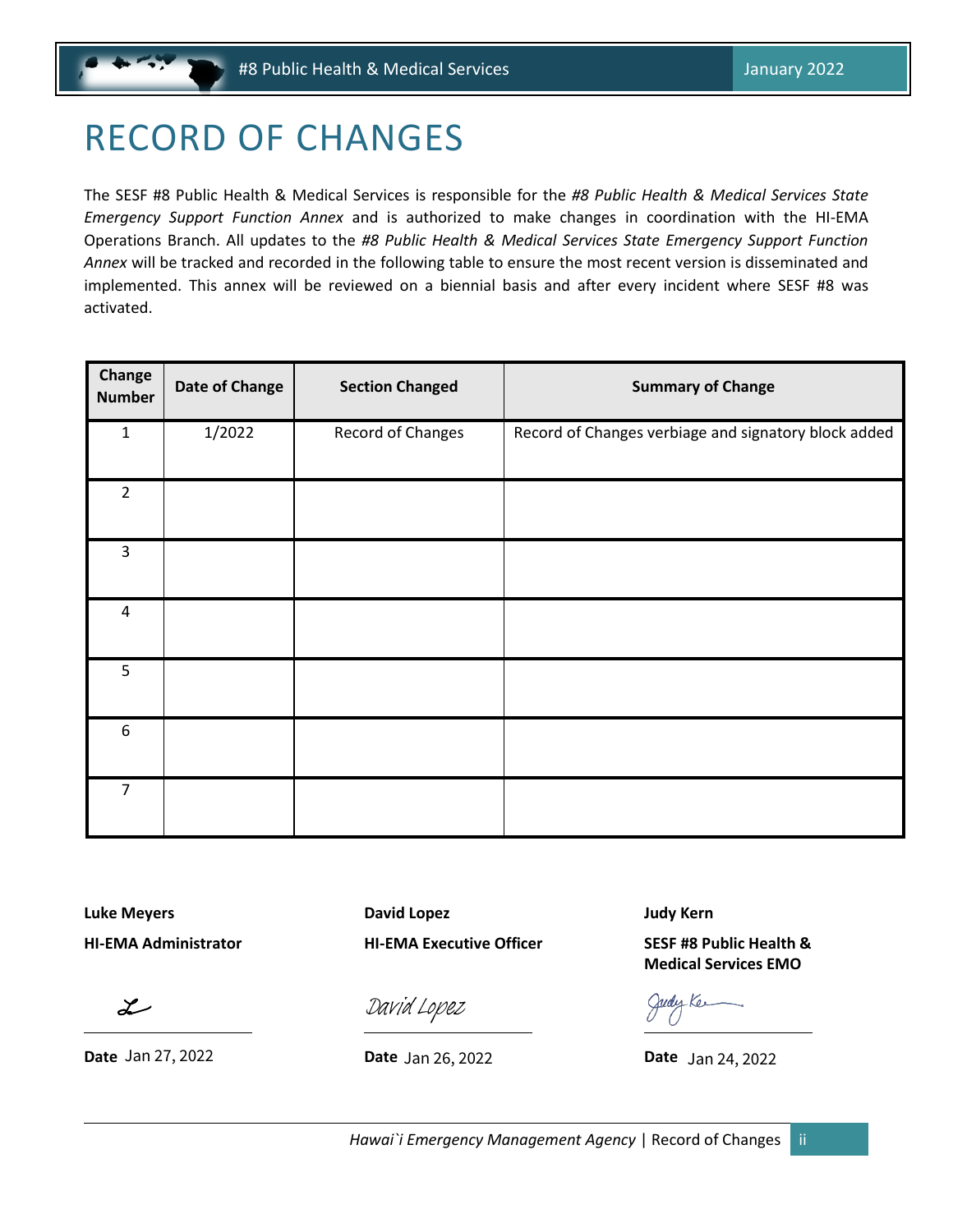## <span id="page-3-0"></span>**TABLE OF CONTENTS**

| 1. |     |  |
|----|-----|--|
|    | 1.1 |  |
|    | 1.2 |  |
|    | 2.  |  |
|    | 2.1 |  |
|    | 2.2 |  |
| 3. |     |  |
|    | 3.1 |  |
|    | 3.2 |  |
|    | 3.3 |  |
| 4. |     |  |
|    | 4.1 |  |
|    | 4.2 |  |
|    | 4.3 |  |
| 5. |     |  |
|    | 5.1 |  |
|    | 5.2 |  |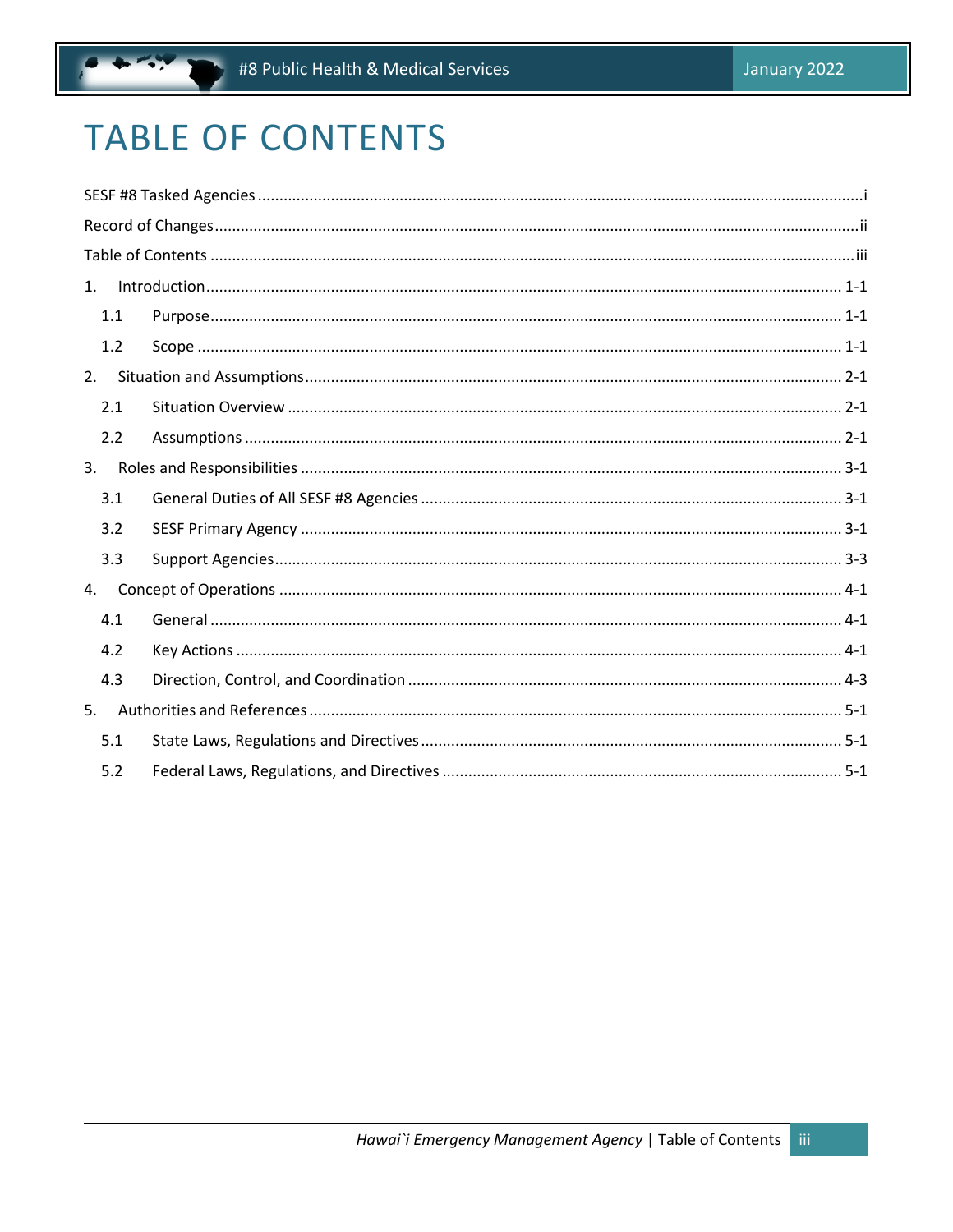## <span id="page-4-0"></span>1. INTRODUCTION

## <span id="page-4-1"></span>**1.1 PURPOSE**

- 1. The purpose of this Annex is to:
	- a. Define the activities that fall within the scope of State Emergency Support Function (SESF) #8 Public Health & Medical Services
	- b. Identify the agencies with responsibilities under this SESF
	- Describe how tasked agencies will coordinate to execute missions assigned to the SESF during an emergency or disaster

## <span id="page-4-2"></span>**1.2 SCOPE**

- Activities within the scope of SESF #8 include the following:
	- Coordinating, mobilizing, and directing statewide health, medical, and mortuary response during disasters
	- b. Supporting local assessment and identification of public health and medical needs in impacted regions
	- c. Supporting, monitoring, investigating, and controlling potential and known public health threats through disease, environmental, and injury surveillance
	- Providing rapid detection, characterization, analytical testing, data reporting, investigative support, and laboratory networking to address actual or potential exposures to all hazards
	- Coordinating with local public health and medical officials to move patients within the state or to locations outside the state in support of optimal healthcare surge during disasters
	- f. Supporting the mobilization of crisis intervention and behavioral health services following disasters
- 2. This Annex applies to all hazards that impact the state of Hawai'i.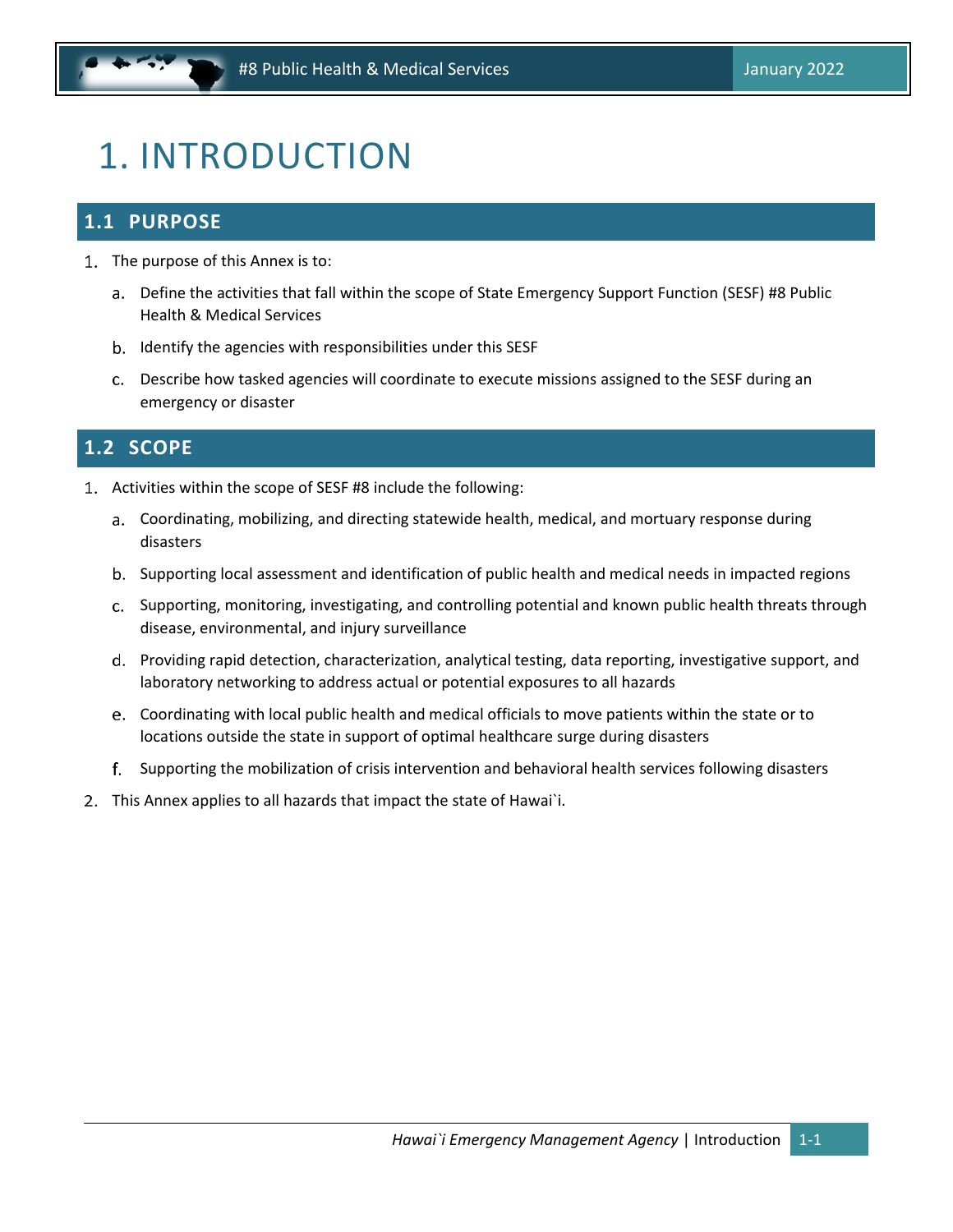## <span id="page-5-0"></span>2. SITUATION AND ASSUMPTIONS

### <span id="page-5-1"></span>**2.1 SITUATION OVERVIEW**

- The Hawai`i Department of Health (HDOH) in Honolulu maintains District Health Offices on neighbor islands and has no county equivalent public health agency. HDOH District Health Offices provide county level assistance but remain part of HDOH's organizational structure.
- Counties serve as the lead for fatality management; HDOH oversees vital statistics record management and is responsible for issuing certified records of death as well as disposition of dead body permits for fatality management.
- Following a disaster or emergency, local resources in affected areas may be damaged or inaccessible; key public health and medical personnel may be affected by the disaster; and the capacity of local jurisdictions to respond effectively may be overwhelmed.
- The need for public health and medical resources may far exceed available local and/or state resources to support incident response.

## <span id="page-5-2"></span>**2.2 ASSUMPTIONS**

- 1. SESF #8 planning is based on the following assumptions:
	- a. Health and medical facilities that survive emergency situations with little or no damage may be unable to operate normally because of a lack of utilities or because staff are unable to report for any duty as a result of personal injuries or damage to communications and transportation systems.
	- b. SESF #8 agencies may provide assistance in pre-incident evacuation, as needed, to affected patients/clients when pre-established plans for health care institutions have failed.
	- Uninjured persons who require frequent medications such as insulin and anti‐hypertensive drugs, or regular medical treatment such as dialysis may have difficulty obtaining these medications and treatments in the aftermath of an emergency situation due to damage to pharmacies and treatment facilities and disruptions caused by loss of utilities and damage to transportation systems.
	- Medical and health facilities that remain in operation and have the necessary utilities and staff could be overwhelmed by the "walking wounded" and seriously injured victims transported to facilities in the aftermath of a disaster.
	- e. Public and private medical, health, and mortuary services resources will be available for use during emergency situations; however, local resources may be adversely impacted by the emergency.
	- There will likely be low hospital bed availability during a disaster or emergency. Hospitals may routinely operate at over 90% capacity.
	- g. Statewide, there is limited storage and mortuary services capacity for fatalities.
	- h. Impacts to public health will continue after the subsidence of the initial impacts of a disaster or emergency incident.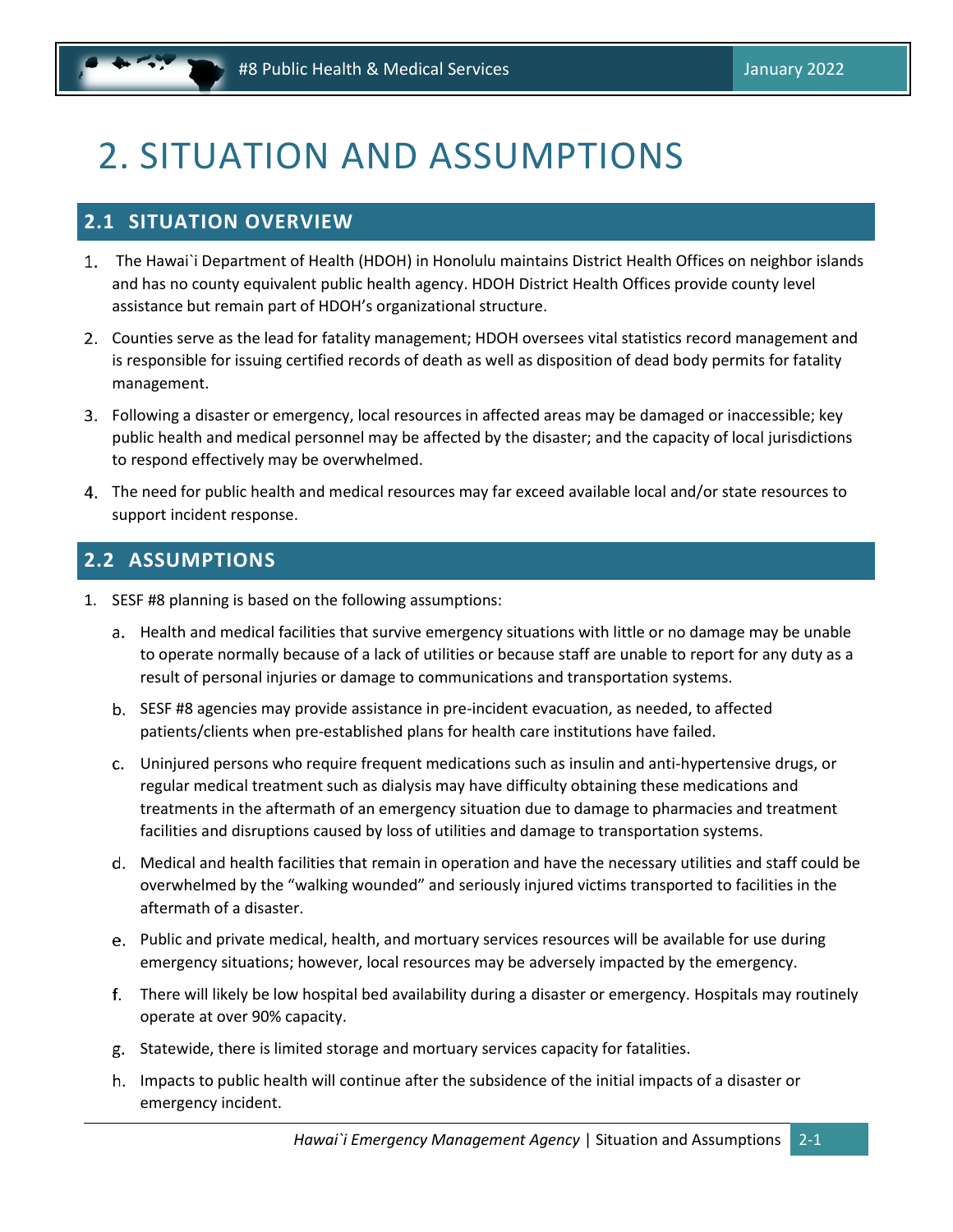## <span id="page-6-0"></span>3. ROLES AND RESPONSIBILITIES

- 1. The following section outlines the roles and responsibilities assigned to state agencies and community partners to ensure SESF #8 activities are performed in a coordinated, efficient, and effective manner.
- 2. This document does not relieve tasked agencies of the responsibility for emergency planning; agency plans should adequately provide for the capability to implement the actions identified below.

### <span id="page-6-1"></span>**3.1 GENERAL DUTIES OF ALL SESF #8 AGENCIES**

1. All agencies assigned to SESF #8 are responsible for the following, in addition to the agency-specific duties listed later in this section.

#### **BEFORE AN INCIDENT**

- Designate primary and alternate SESF #8 representatives, who shall be responsible for coordinating with internal department stakeholders, the State Emergency Operations Center (SEOC) and other SESF #8 agencies to ensure successful execution of duties assigned in this Annex. Notify HI-EMA of any changes to assigned contacts.
- Maintain this Annex and conduct joint planning to further develop, document and refine procedures and processes for interagency coordination of SESF activities.
- Participate in SESF #8 meetings, training, and exercises.
- Maintain internal agency readiness to execute SESF duties assigned in this Annex. Ensure SESF responsibilities are addressed in agency plans, sufficient agency personnel are assigned and trained to support the SESF, required resources are identified and contingency contracts or mutual aid plans are in place to address gaps.
- Identify contingency contracts with vendors for services or equipment that may be required to execute the department's SESF #8 duties during an emergency.

#### **DURING AN INCIDENT**

- Coordinate with other SESF #8 agencies and the SEOC to fulfill requests for assistance or information. Coordinate actions with counties, other SESFs or federal ESFs as appropriate.
- 2. Activate, assign, and track department resources to fulfill SESF mission assignments. Ensure financial and property accountability for agency resources used in support of SESF #8.
- Provide situational awareness of SESF #8 activities to the SEOC.
- 4. Represent the SESF at the SEOC and other incident sites as requested.

### <span id="page-6-2"></span>**3.2 SESF PRIMARY AGENCY**

The Hawai`i Department of Health (HDOH) serves as the Primary Agency for SESF #8.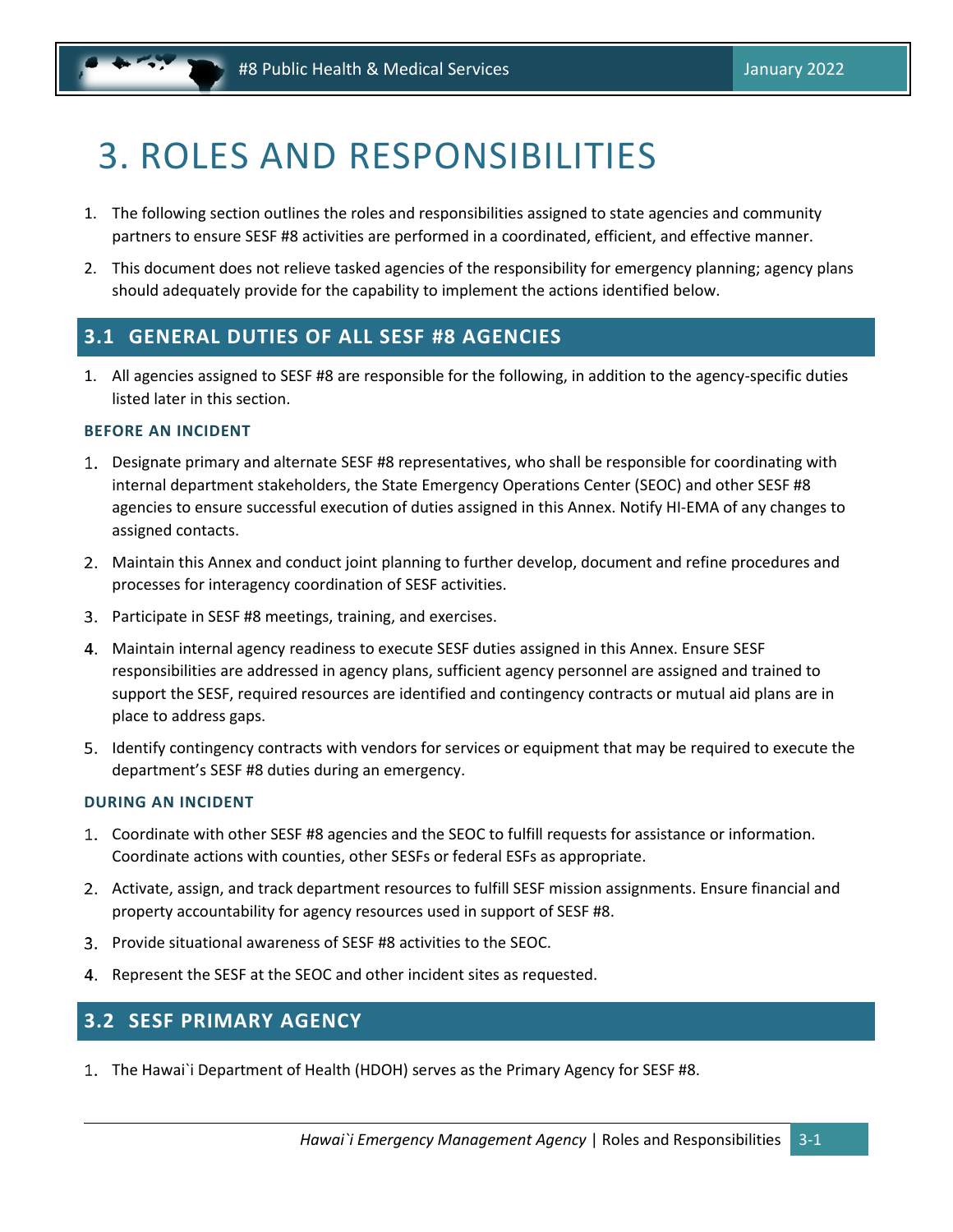

- Primary Agencies, as defined by the *HI-EOP*, have significant authorities, roles, resources, or capabilities for functional areas the SESF oversees. Primary Agencies serve as the principal contact for HI-EMA on issues related to the SESF and provide overall management of both preparedness and response activities.
- SESF Primary Agencies have additional responsibilities related to management of SESF activities.

#### **BEFORE AN INCIDENT**

- Coordinate SESF preparedness activities, including convening quarterly planning meetings and ensuring SESF #8 participation in applicable trainings and exercises.
- Lead the development, review, and refinement of SESF #8 plans, procedural guides, job aids and/or other written resources to document operational processes and procedures.

#### **DURING AN INCIDENT**

- a. Notify Support Agencies when SESF #8 is activated by the SEOC.
- b. Notify Support Agencies when the SESF is activated by the SEOC and provide a representative to the SEOC during activation hours.
- c. Prioritize requests for SESF #8 assistance using incident objectives and work with Support Agencies to identify and direct required resources.
- d. Provide SESF #8 information to *SESF #5 Information and Planning* to include in Situation Reports, Incident Action Plans (IAPs) and other products as requested.
- e. Provide updates to the SEOC on the status of SESF mission assignments. Notify the SEOC Operations Section if the SESF is unable to fulfill assigned missions.
- The following are agency-specific duties of the SESF #8 Primary Agency that are in addition to the general duties outlined above and in **Section 3.1** General Duties of all SESF #8 Agencies.

| <b>Primary Agency</b>                  | <b>Agency Functions</b>                                                                                                                                                                |
|----------------------------------------|----------------------------------------------------------------------------------------------------------------------------------------------------------------------------------------|
| Hawai`i Department<br>of Health (HDOH) | 1. Communicate and share plans and information across agencies with public health and<br>medical responsibilities.                                                                     |
|                                        | Identify potential emergency public health risks and issues, and collaborate to develop or<br>recommend protocols, procedures, and policies to prevent or mitigate their impacts.      |
|                                        | Pre-position available response resources when it is apparent that state public health and<br>3.<br>medical resources will be required.                                                |
|                                        | Direct, coordinate, and integrate the state's overall efforts for providing medical, public<br>4.<br>health, substance abuse services, and mental health assistance to affected areas. |
|                                        | 5. Coordinate the mobilization and deployment of medical resources with SESF #8 Support<br>Agencies.                                                                                   |
|                                        | Direct the activation and deployment of Kalawao Rescue (HHEM's All Hazards Disaster<br>6.<br>Medical Response and Recovery Team) and Hawai`i Medical Reserve Corps (MRC).              |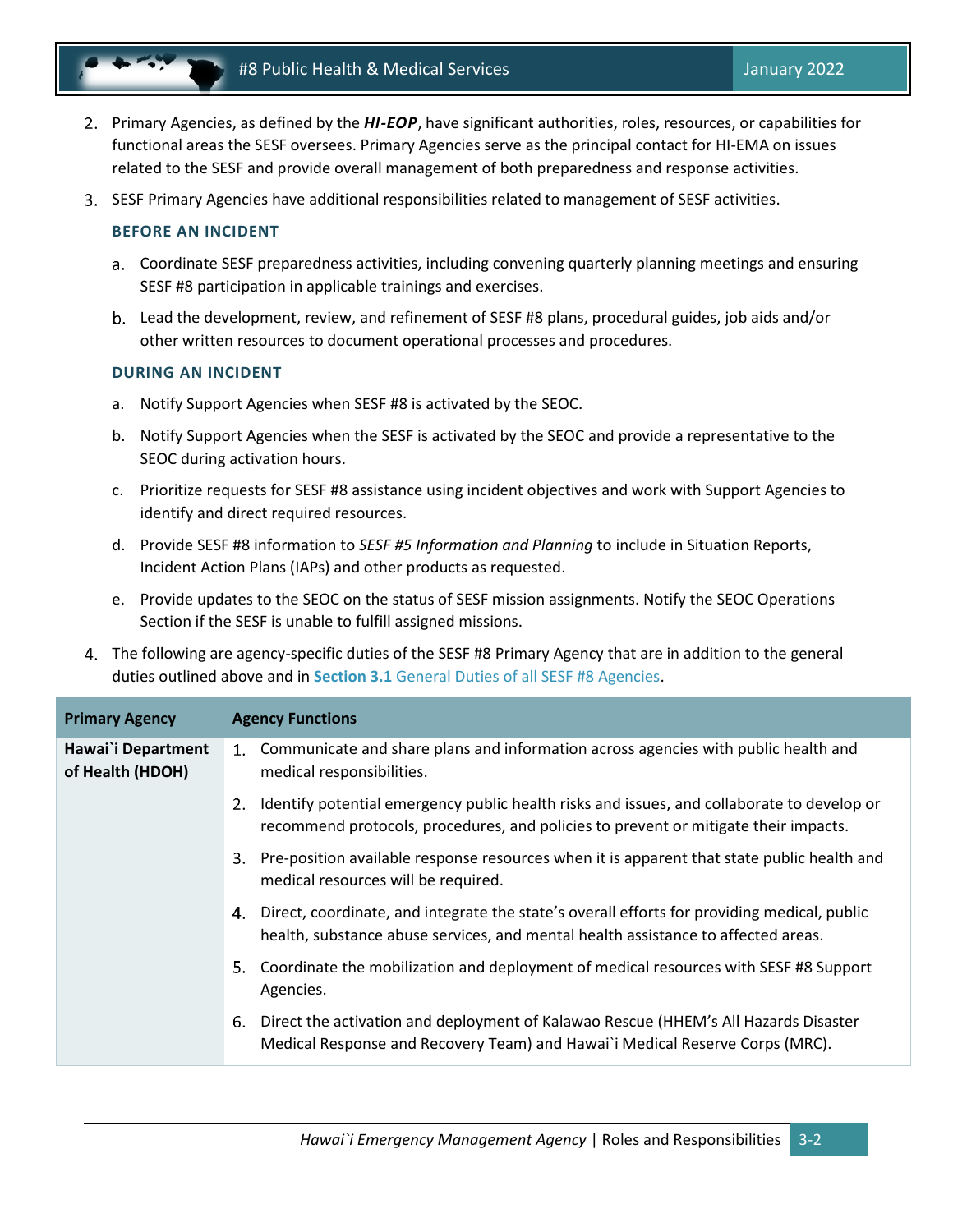| <b>Primary Agency</b> | <b>Agency Functions</b>                                                                                                                                                                                                                  |
|-----------------------|------------------------------------------------------------------------------------------------------------------------------------------------------------------------------------------------------------------------------------------|
|                       | Support Hawai`i Healthcare Emergency Management (HHEM) coalition evacuation and/or<br>7.<br>relocation of patients and victims, when deemed appropriate.                                                                                 |
|                       | Monitor the safety of food, drugs, biologic products, and medical devices and arrange for<br>8.<br>the seizure and disposal of contaminated or unsafe products.                                                                          |
|                       | Monitor public health and medical infrastructure. Maintain situational awareness on threats<br>9.<br>or impacts to public health and medical infrastructure.                                                                             |
|                       | 10. Test air, potable water sources, and near-shore waters for hazards or contamination and<br>issue appropriate warnings and restrictions.                                                                                              |
|                       | 11. Coordinate and manage activation, receipt, staging, storage, and distribution of the<br>Strategic National Stockpile (SNS) and medical countermeasures (MCM).                                                                        |
|                       | 12. Coordinate any waiver of rules and regulations regarding requirements for licensed<br>professional medical personnel to provide alternate standards of care during a disaster.                                                       |
|                       | 13. Regularly re-assess priorities and strategies to meet the most critical public health and<br>medical needs based on incident priorities as described in the SEOC Situational Reports<br>(SitReps).                                   |
|                       | 14. Coordinate technical assistance requests with the Centers for Disease Control and<br>Prevention, US Department of Health and Human Services Assistant Secretary for<br>Preparedness and Response, and other agencies as appropriate. |

## <span id="page-8-0"></span>**3.3 SUPPORT AGENCIES**

- 1. Support Agencies, as defined by the *HI-EOP*, have specific capabilities, expertise or resources that can assist Primary Agencies in executing missions assigned to the SESF by the SEOC.
- The following are specific responsibilities for the Support Agencies for SESF #8 that *are in addition to the general duties of all SESF* #8 *agencies* listed in **Section [3.1](#page-6-1) [General Duties of All SESF #8](#page-6-1) Agencies.**

## 3.3.1 STATE SUPPORT AGENCIES

| <b>Support Agency</b>                           | <b>Agency Functions</b>                                                                                                                                                                                                                                                                                                                                                     |
|-------------------------------------------------|-----------------------------------------------------------------------------------------------------------------------------------------------------------------------------------------------------------------------------------------------------------------------------------------------------------------------------------------------------------------------------|
| Department of<br><b>Human Services</b><br>(DHS) | 1. Assist in coordinating access to health services for persons enrolled in Medicare/Medicaid.<br>Provide assistance with Medicaid applications.<br>Through the Funeral Payments Program, provide assistance toward funeral home or crematory<br>2.<br>expenses for eligible cases.<br>Assist populations with access and functional needs in accessing medical care.<br>3. |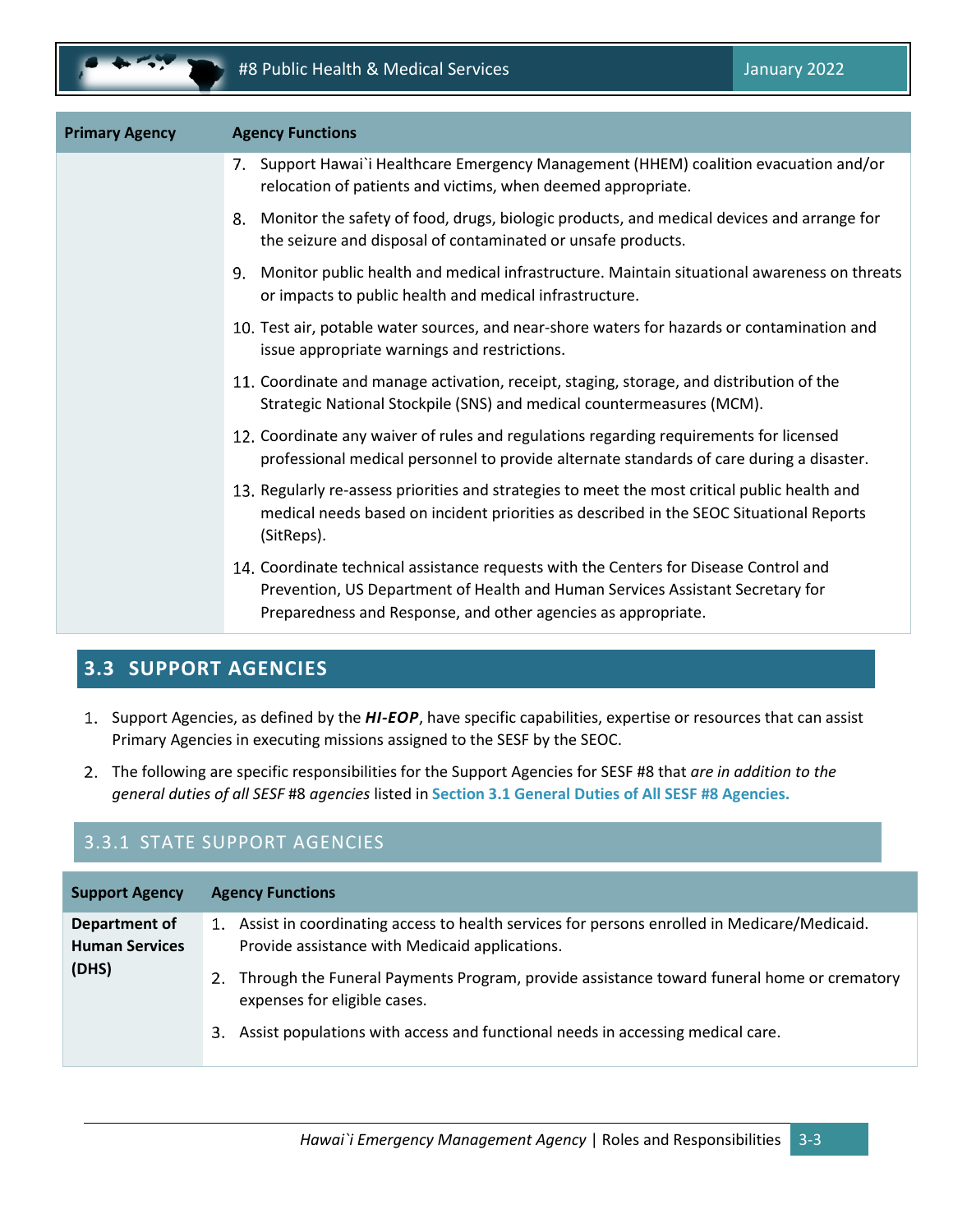## 3.3.2 PRIVATE SECTOR AND NON-PROFIT SUPPORT AGENCIES

| <b>Support Agency</b>                                      | <b>Support Agency Functions</b>                                                                                                                                                                                                                                                                                                                          |
|------------------------------------------------------------|----------------------------------------------------------------------------------------------------------------------------------------------------------------------------------------------------------------------------------------------------------------------------------------------------------------------------------------------------------|
| <b>American Red</b><br><b>Cross</b>                        | 1. Upon request, assist in establishing, coordinating, and managing the states sheltering missions<br>to include supporting medical and mental health needs.                                                                                                                                                                                             |
|                                                            | 2. Provide emergency first aid consisting of basic first aid and referral to appropriate medical<br>personnel and facilities, supportive counseling, and health care for minor illnesses and injuries<br>to incident victims in mass care shelters, the JFO, selected incident cleanup areas, and other<br>sites deemed necessary by the primary agency. |
|                                                            | 3. Provide supportive counseling for family members of the dead, for the injured and for others<br>affected by the incident.                                                                                                                                                                                                                             |
|                                                            | Assist community health personnel, as available.<br>4.                                                                                                                                                                                                                                                                                                   |
|                                                            | Provide available personnel to assist with health services, administrative, and logistics support.<br>5.                                                                                                                                                                                                                                                 |
|                                                            | Provide blood products from the mainland.<br>6.                                                                                                                                                                                                                                                                                                          |
|                                                            | 7. Refers all concerns regarding animal health care, safety, or welfare to Hawai'i Veterinary<br>Medical Association contact(s) in the disaster area. These contact people are veterinarians<br>affiliated with national, state, county, or local veterinary associations.                                                                               |
|                                                            | 8. Provide durable medical equipment as resources allow.                                                                                                                                                                                                                                                                                                 |
| Hawai'i Funeral &<br><b>Cemetery</b>                       | Upon request, provide a disaster area with resources ranging from fatality specialists to<br>1.<br>mortuary supplies depending on the scope of the disaster.                                                                                                                                                                                             |
| <b>Association</b><br>(HFCA)                               | 2. Coordinate with the Department of Human Services to provide funeral accommodations for<br>affected populations.                                                                                                                                                                                                                                       |
|                                                            | 3.<br>Coordinate resources to assist in scene response and recovery of decedents, victim<br>identification, family assistance, victim decontamination, and mortuary and cemetery services.                                                                                                                                                               |
|                                                            | Support disaster mortuary services, including Incident Morgue sites.<br>4.                                                                                                                                                                                                                                                                               |
|                                                            | Track incident-related deaths resulting from emergencies and disasters.<br>5.                                                                                                                                                                                                                                                                            |
| Hawai`i                                                    | 1. Provide alerts, notifications, and situational awareness updates to healthcare coalition                                                                                                                                                                                                                                                              |
| <b>Healthcare</b><br><b>Emergency</b><br><b>Management</b> | 2. Provide and manage an integrated emergency healthcare coalition communication system and<br>platform.                                                                                                                                                                                                                                                 |
| (HHEM)                                                     | 3. Provide, manage, and coordinate information sharing that includes bed availability, healthcare<br>essential function status, requests for assistance, significant events, media draft releases, etc.                                                                                                                                                  |
|                                                            | 4. Coordinate and support healthcare emergency response and recovery operations during major<br>emergencies and disasters. Inform local and state partners of activities, conditions, and gaps.                                                                                                                                                          |
|                                                            | Deploy, manage, and direct healthcare coalition disaster medical response and recovery and<br>5.<br>support teams                                                                                                                                                                                                                                        |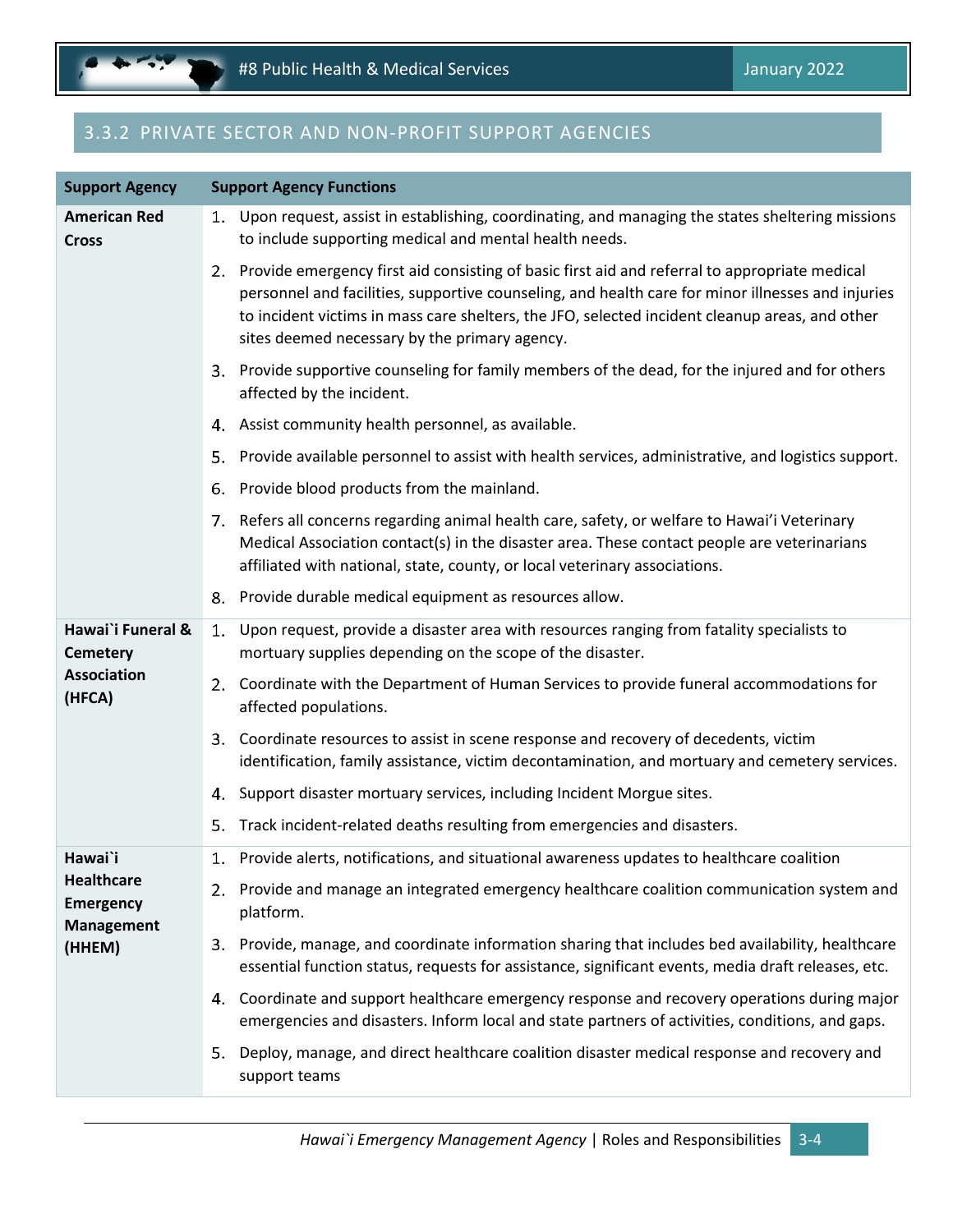œ

| <b>Support Agency</b> | <b>Support Agency Functions</b>                                                                                                                                                                                                                                                                                      |
|-----------------------|----------------------------------------------------------------------------------------------------------------------------------------------------------------------------------------------------------------------------------------------------------------------------------------------------------------------|
|                       | 6. Coordinate and support evacuation and/or relocation of patients and victims                                                                                                                                                                                                                                       |
|                       | 7. Coordinate, manage, direct and support healthcare coalition logistical needs and requests for<br>personnel, medical resources, etc.                                                                                                                                                                               |
|                       | 8. In coordination with HDOH, mobilize healthcare delivery systems such as acute care modules,<br>field hospitals, and alternative care sites.                                                                                                                                                                       |
|                       | 9. Provide information on availability of ambulatory service resources, medical supplies,<br>pharmaceuticals, and equipment at facilities within HHEM network, to ascertain the need for<br>SESF #8 to request deployment of federal assets, including but not limited to the Strategic<br>National Stockpile (SNS). |
|                       | 10. Implement patient tracking system and support associated family reunification processes as<br>needed for a Mass Casualty Incident (MCI).                                                                                                                                                                         |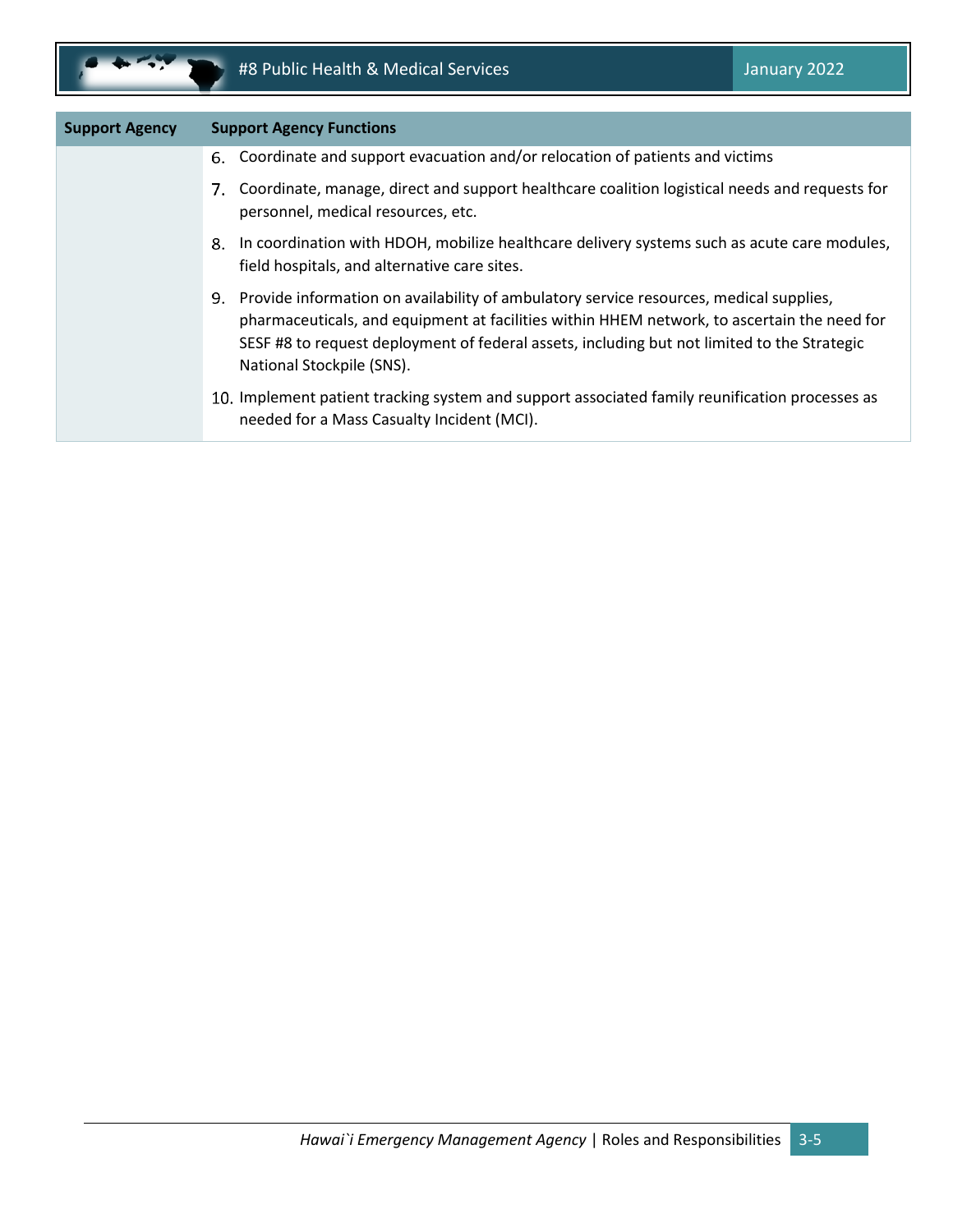## <span id="page-11-0"></span>4. CONCEPT OF OPERATIONS

## <span id="page-11-1"></span>**4.1 GENERAL**

- HDOH is the Primary Agency for SESF #8 and leads preparedness and response activities in coordination with Support Agencies.
- 2. SESF #8 will be activated by the State Emergency Operations Center (SEOC) when a public health and/or medical need is expected or has occurred due to an emergency incident. All SESF #8 agencies will assign personnel to monitor and support activities during the activation.
- The Primary Agency will be notified by the SEOC when the SESF #8 is activated. The Primary Agency is responsible for notifying Support Agencies. If a SESF representative cannot be reached, that agency's emergency management officer (EMO) should be contacted to request an alternate point of contact. A list of current contacts is maintained in the 'State Contact List' section of WebEOC.
- When state public health and medical services support is required, the Director of Health deploys HDOH emergency support function (SESF) representatives, as needed, to the SEOC and may activate the HDOH Department Operations Center (DOC). The HDOH EMO serves as an agency representative to the SEOC and may fulfill the role of a special health advisor to the HI‐EMA Administrator.

## <span id="page-11-2"></span>**4.2 KEY ACTIONS**

### 4.2.1 PREPAREDNESS

- 1. SESF #8 agencies work together in the preparedness phase to ensure readiness to readiness to implement effective and efficient response and recovery activities within the scope of SESF #8.
- 2. Preparedness activities for SESF #8 include:
	- Developing, reviewing, and refining SESF #8 plans and procedural guides that address specific operational processes and procedures.
	- Ensuring adequate levels of training for personnel that will support SESF #8 during a disaster.
	- Participating in exercises to test, refine and validate SESF #8 procedures.
	- Developing, reviewing, refining, and maintaining lists of all resources under the control of agencies listed in this plan that can support the execution of SESF #8 duties.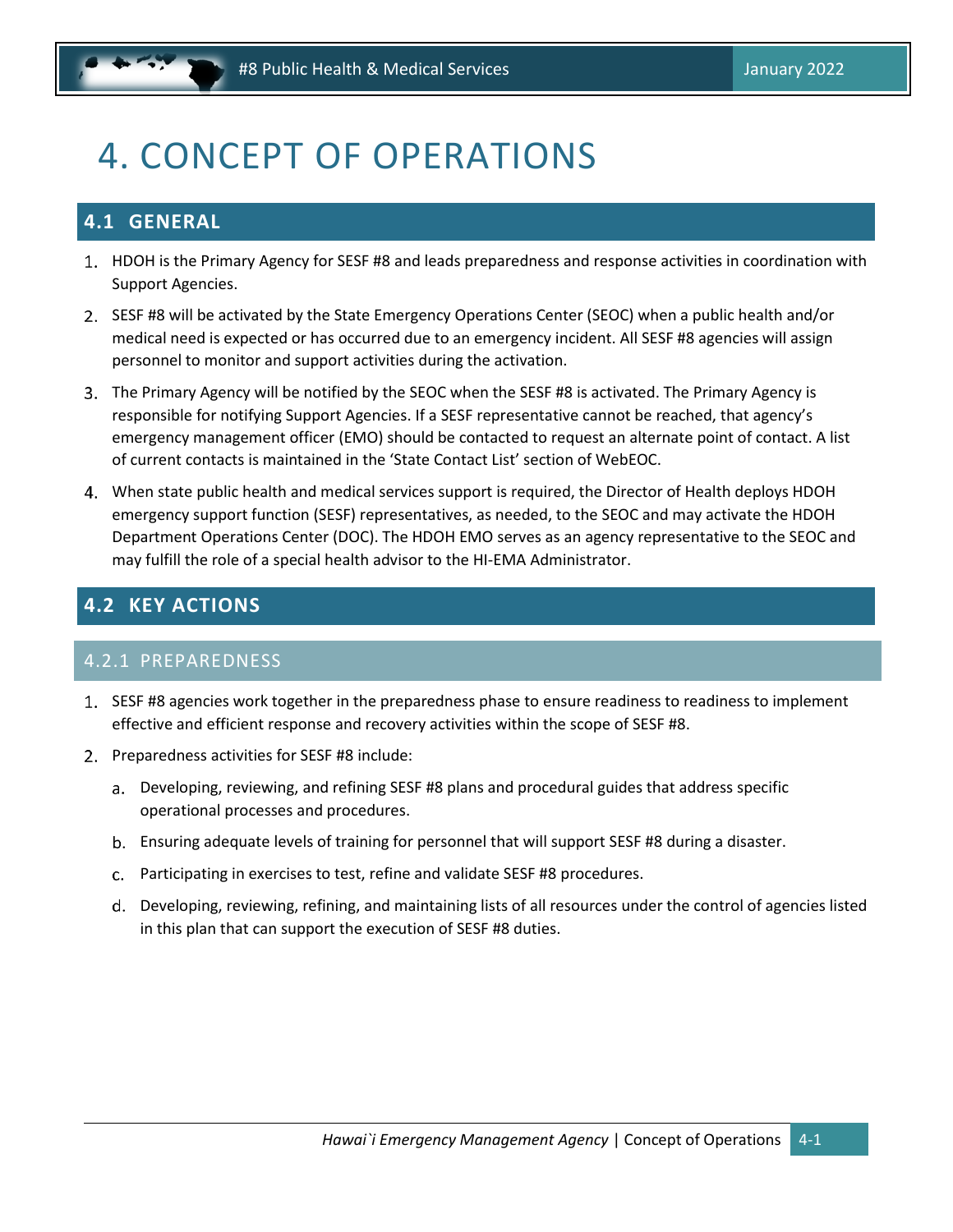

## 4.2.2 RESPONSE

#### 4.2.2.1 INITIAL RESPONSE ACTIONS

- 1. Immediately upon notification of a threatened or occurring incident, consideration is given by ESF #8 toward:
	- a. Providing appropriate representation at the SEOC.
	- Managing and coordinating public health and medical service activities, including health/epidemiological surveillance and investigation, disease containment, emergency medical service operations, laboratory analytical and diagnostic services, etc.
	- c. Coordinating and obtaining resources.
	- d. Providing personnel, equipment, and supplies in support of District Health Offices (DHOs) involved in public health and medical response.
	- Obtaining needed resources through private contractors, suppliers, and vendors.
	- Ensuring appropriate all‐hazard incident‐specific briefings and trainings are conducted prior to deployment.
	- Obtaining, maintaining, and providing incident situation and damage assessment information through established procedures.
	- Coordinating incident resource needs and identifying and resolving issues related to resource shortages or ordering.

#### 4.2.2.2 ONGOING RESPONSE AND INITIAL RECOVERY ACTIONS

- In addition to continuing the above initial activities, as appropriate and required, #8 provides ongoing coordination of the following activities during the response:
	- a. Public health laboratory testing.
	- b. Public health surveillance and epidemiological investigation.
	- Medical countermeasure dispensing.
	- Medical materiel management and distribution.
	- e. Non-pharmaceutical interventions.
	- f. Issuance of public health information and warning.
	- Fatality management.
	- h. Medical surge capacity.
	- i. Healthcare system and community recovery.
	- Air and water quality monitoring. j.
	- k. Sanitation.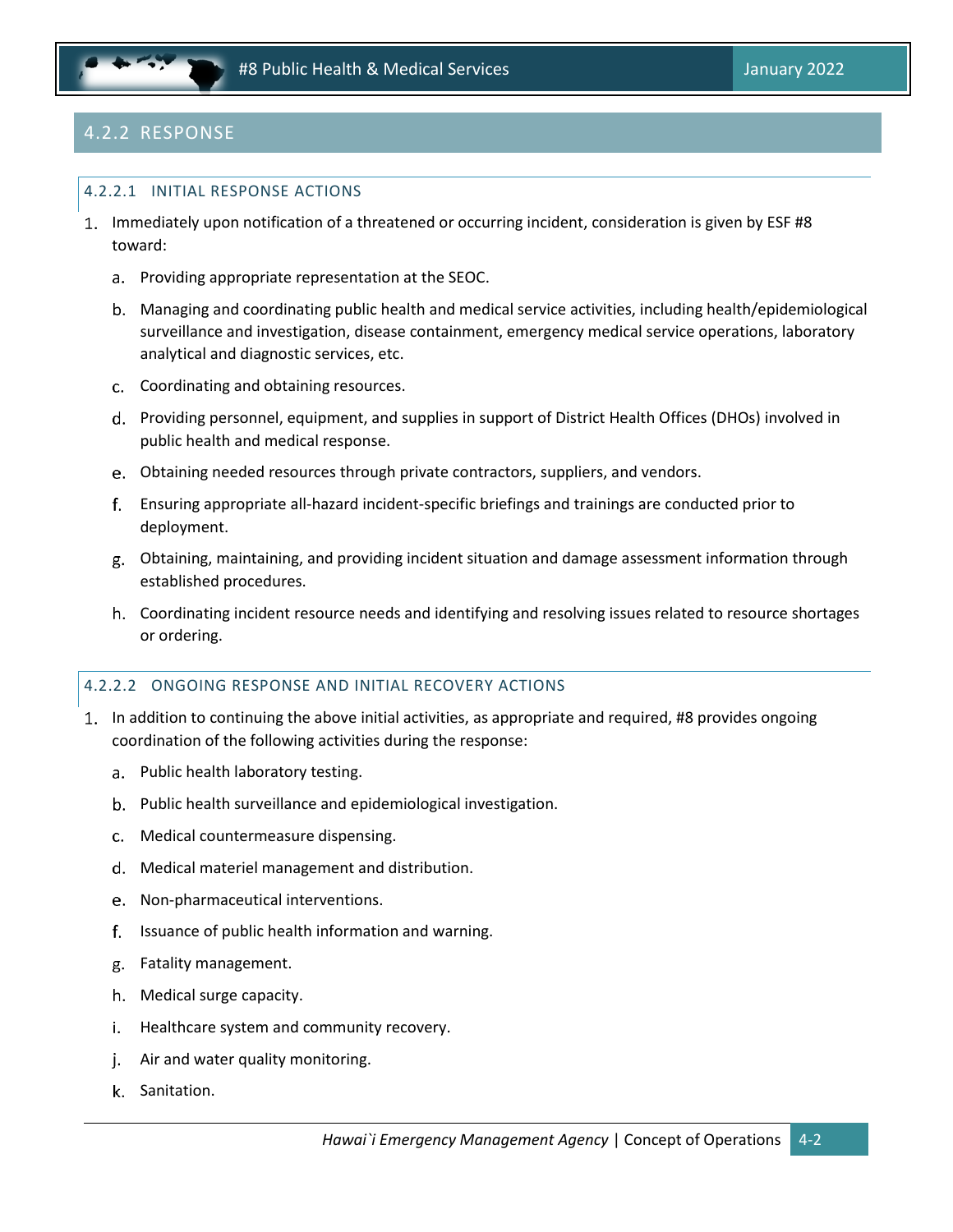- Vector control.
- m. Disease prevention.
- n. Mental/behavioral health services.
- o. Guidance and support services for persons with access and functional needs.

#### 4.2.3 LONG-TERM RECOVERY

- As the incident transitions to longer term recovery, SESF #8 will deactivate. The decision to deactivate SESF #8 will be made by the Operations Section Chief.
- Following large or particularly complex disasters, the Governor may appoint a State Disaster Recovery Coordinator (SDRC) to manage state support of county reconstruction efforts. Agencies that are part of SESF #8 may be assigned responsibilities for supporting this type of long-term recovery effort, but those duties are separate from and outside the scope of SESF #8.

### 4.2.4 MITIGATION

- All SESF #8 agencies will take the following steps to support hazard mitigation, as applicable:
	- Providing input into updates of the *State of Hawai`i Hazard Mitigation Plan*
	- b. Identifying, supporting and/or implementing mitigation measures related to SESF #8 contained in the plan.

## <span id="page-13-0"></span>**4.3 DIRECTION, CONTROL, AND COORDINATION**

### 4.3.1 DIRECTION AND CONTROL

- 1. The SEOC serves as the central location for interagency coordination and decision-making for state emergency operations, including all activities associated with SESF #8.
- 2. SESF #8 is part of the Operations Section in the SEOC organizational structure.
- 3. Activities of SESF #8 Support Agencies are, in general, coordinated by the SESF #8 Primary Agency.

#### 4.3.2 COORDINATION AMONG SESF #8 AGENCIES

- 1. The SESF #8 representative in the SEOC coordinates SESF #8 responses to RFAs and RFIs. The request is evaluated and assigned to the SESF #8 agency most likely to have the requested capability or information. Information on the status of the request must be entered in WebEOC by the tasked SESF #8 agency.
- 2. SESF #8 agencies not present in the SEOC will ensure a SESF #8 contact is identified and available to respond to inquiries from the SEOC during activation hours.
- When SESF #8 is activated, the SESF #8 Primary Agency will organize a daily SESF #8 conference call to share information and confirm internal coordination procedures. If federal agencies have been activated to support the incident, this call should include the federal #8 Primary Agency.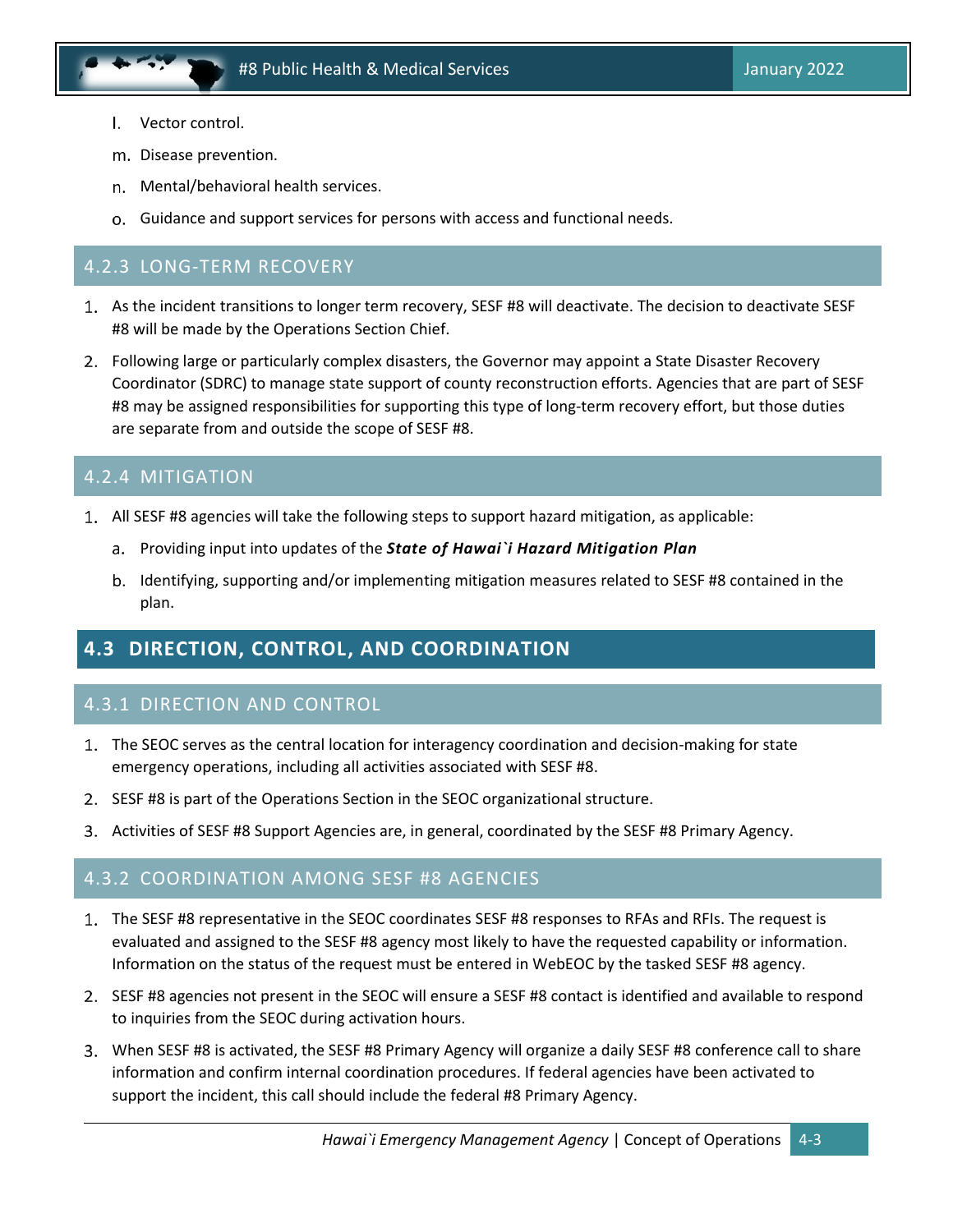### 4.3.3 COORDINATION WITH OTHER SESFS

- 1. It is anticipated that SESF #8 will coordinate with other SESFs on the following:
	- **SESF # 3 PUBLIC WORKS AND ENGINEERING:** Support debris removal with adherence to health codes/regulations to clear access to critical healthcare facilities, and restore critical infrastructure (i.e. water, sewage, and electricity) to support the continuity of operations of primary healthcare facilities
	- **SESF #6 MASS CARE, EMERGENCY ASSISTANCE, HOUSING, AND HUMAN SERVICES:** Coordinate with SESF #8 for health and medical support of shelter operations and monitoring food/water supply.
	- **SESF #7 LOGISTICS MANAGEMENT AND RESOURCE SUPPORT:** Support healthcare sector supply and resource coordination.
	- **SESF # 11 AGRICULTURE AND NATURAL RESOURCES:** Support for zoonotic disease surveillance and response, if necessary.
	- **SESF #15 EXTERNAL AFFAIRS:** Coordinate messaging to the general public regarding public health and medical services.
	- **SESF #20 MILITARY SUPPORT:** All requests for Department of Defense Hawai`i National Guard (HING) support will be made via SESF #20.

#### 4.3.4 COORDINATION WITH COUNTY EOCS

- Each jurisdiction within the state is responsible for its own requirements. Only when local and mutual aid resources are exhausted or projected to be exhausted, or the required capability does not exist at the local level, may the jurisdiction request assistance from the state.
- HDOH maintains District Health Offices (DHOs) within Hawai'i County, Maui County and Kauai County. During the incident of an emergency that requires SESF #8 activation, HDOH liaisons will be deployed to County EOCs, and a HDOH representative will be deployed to the City & County of Honolulu EOC to assist in coordination efforts with each county.
- DHO staff deployed to county EOCs may submit requests for assistance (RFAs) directly to the HDOH DOC for RFAs for which HDOH maintains sole jurisdictional authority.
- RFAs and RFIs from healthcare facilities across the state will be coordinated through the Hawai'i Healthcare Emergency Management (HHEM) Coalition.

### 4.3.5 COORDINATION WITH FEDERAL PARTNERS

- If federal ESF #8 is activated in response to, or in anticipation of, a presidential disaster declaration, SESF #8 will establish contact with the federal ESF Coordinating Agency and ensure daily coordination for the duration of the activation. The Department of Health and Human Services (DHHS) is the federal agency with primary responsibility for federal ESF #8.
- Within DHHS, SESF #8 may need to coordinate with the U.S. Centers for Disease Control and Prevention (CDC), and the Office of the Assistant Secretary for Preparedness and Response (ASPR).
- Coordination will primarily occur at the SEOC, Initial Operating Facility (IOF), or Joint Field Office (JFO).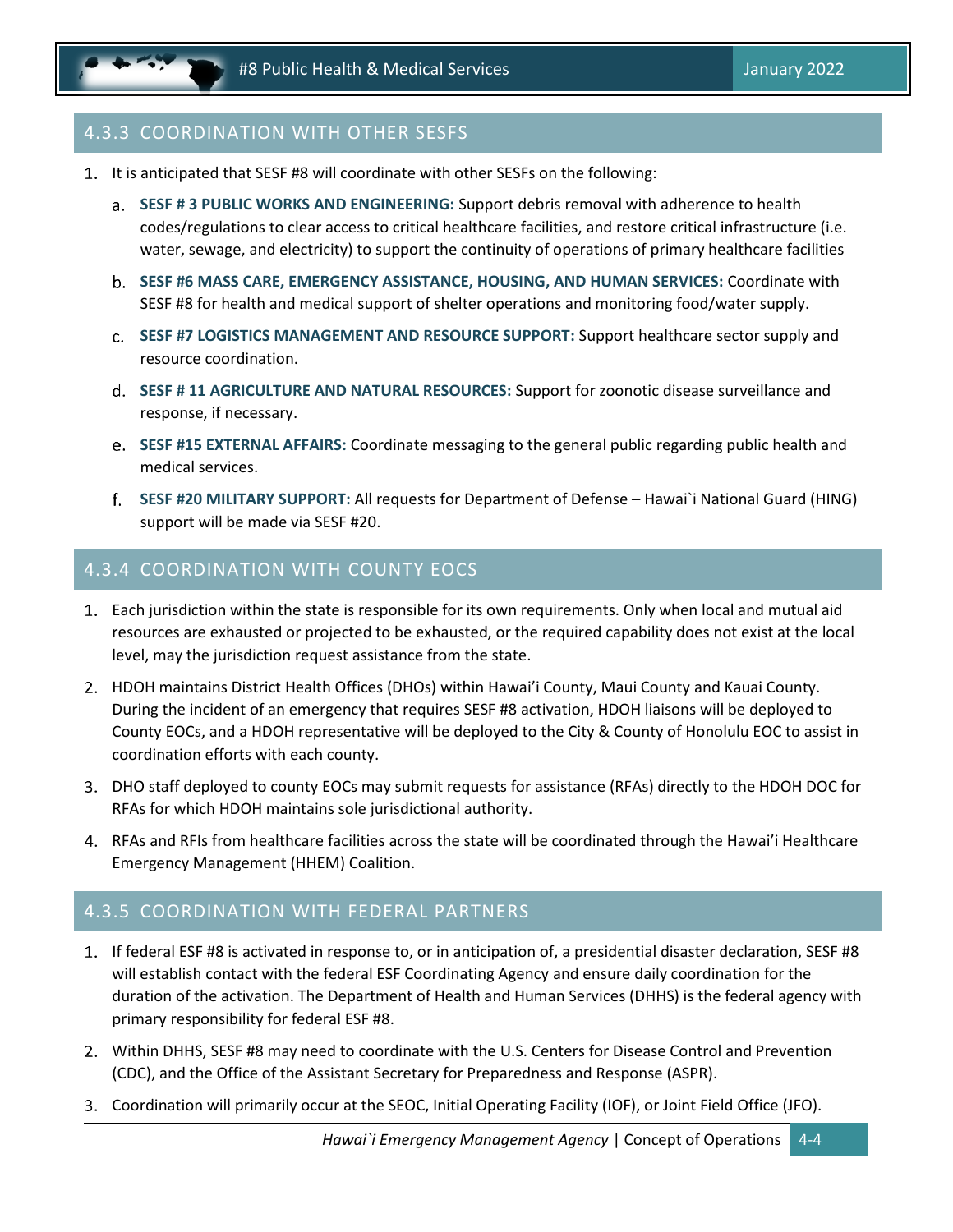## 4.3.6 TASK FORCES

- Task forces may be stood up during an incident to address major response activities that require coordination across different levels of government and/or involve multiple state and federal ESFs.
- 2. SESF #8 will be part of the following task forces if they are stood up during an incident:
	- a. State Shelter Task Force